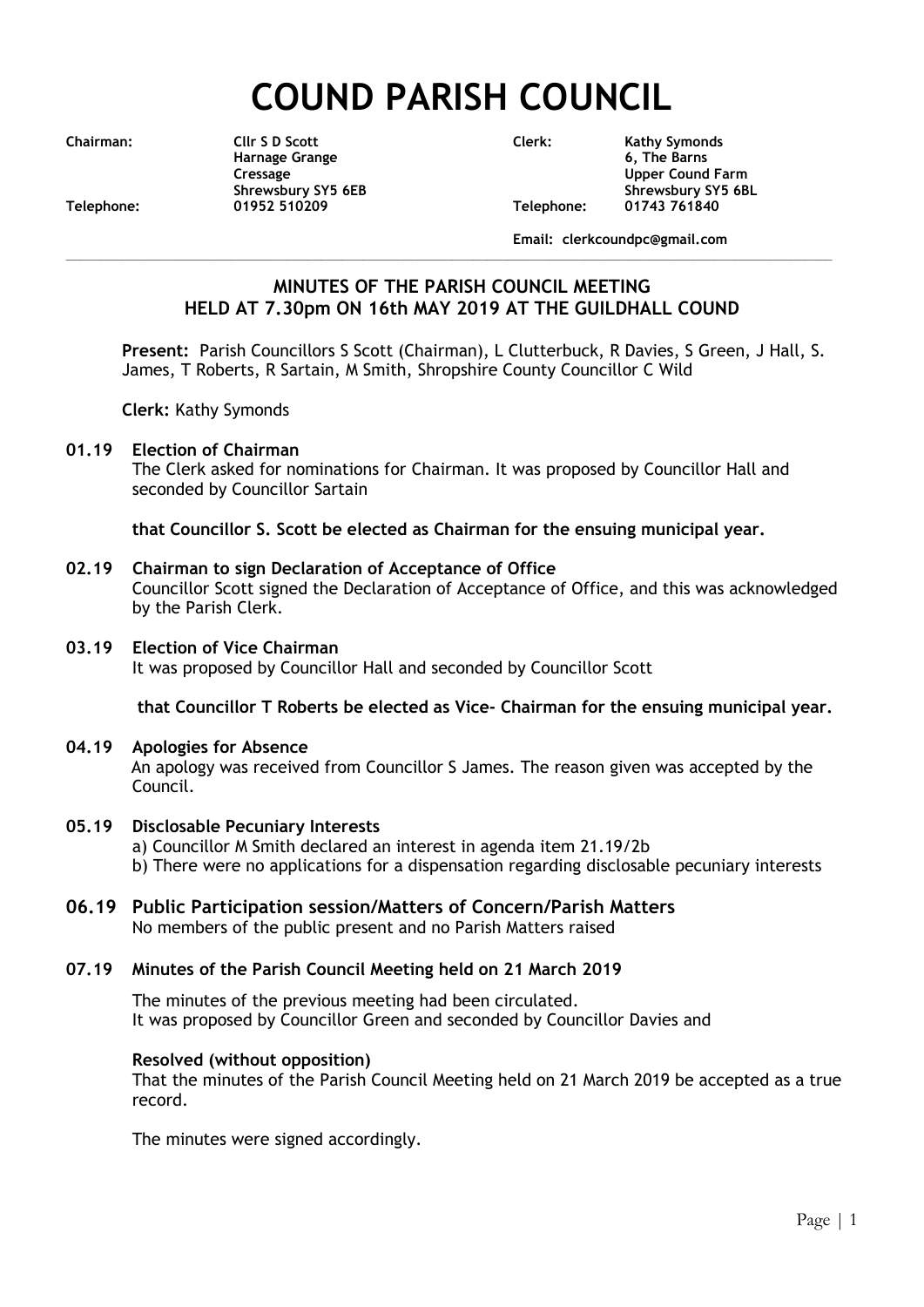# **08.19 Matters arising from the minutes of the Parish Council Meeting of 21 March 2019**

a) Item 99.18 – reporting potholes on the Shropshire Council website The Clerk had forwarded the link to the portal to report potholes to Councillors, and placed the link on the Parish Council website. She will contact Village Life to ask for the link to the portal to be published.

b) Item 101.18 - the 'speeding traffic' problem in Upper Cound – moved to next meeting agenda for update

#### **09.18 Appointment of member representatives for outside bodies**

**It was resolved that** Councillor Roberts be appointed as LJC Representative and

Councillor Green be appointed as SALC Area Committee Representative

#### **10.19 To receive reports from Shropshire Councillor and/or local Police Officer**

Councillor Wild outlined the benefits of adopted the SmartWater security marking scheme. This has been very successful in reducing crime in other Shropshire Parishes. SmartWater are offering a 25% discount for parishes that buy one set for every household. That makes the cost per household £7.50.

**ACTION**: Clerk to invite Ram Ashton of SmartWater to attend the next PC meeting to make a presentation.

*Clerks' note: This has been arranged.*

Councillor Wild advised that Shropshire Council is reducing from 3 planning committees to 2, North and South. It is not anticipated that this will have any adverse effect on the service level.

Shropshire Council has declared a Climate Emergency. Their aim is to be carbon neutral by 2040.

Re Cound Bridge : Gurnek Singh had submitted his report with recommendations for what work should be done to improve the accessibility.

**ACTION**: Clerk to ask for a copy of the report and circulate to Councillors.

#### **11.19 To receive the defibrillator audit check for the period**

Councillor Roberts presented the audit check for the period up to 13<sup>th</sup> May 2019. There were no issues to report.

**12.19 To consider participation in the celebrations of the 75th Anniversary of VE Day on 8th through to the 10th May 2020**

Councillor Roberts will find out more about what activities might be appropriate. He will ask the Tower Captain whether there is a plan to ring the bells at St Peter's.

Agenda item taken forward to PC meeting on November 21<sup>st</sup> 2019.

#### **13.19 Review and re-adoption of updated Standing Orders**

The Standing Orders had been circulated for review by Councillors before the meeting.

**It was proposed** by Councillor Roberts, seconded by Councillor Smith and **resolved (without opposition)** that the Standing Orders dated 10/05/19 be re-adopted by the Council.

## **14.19 To review and re-adopt Financial Regulations**

These Financial Regulations had been circulated for review by Councillors before the meeting.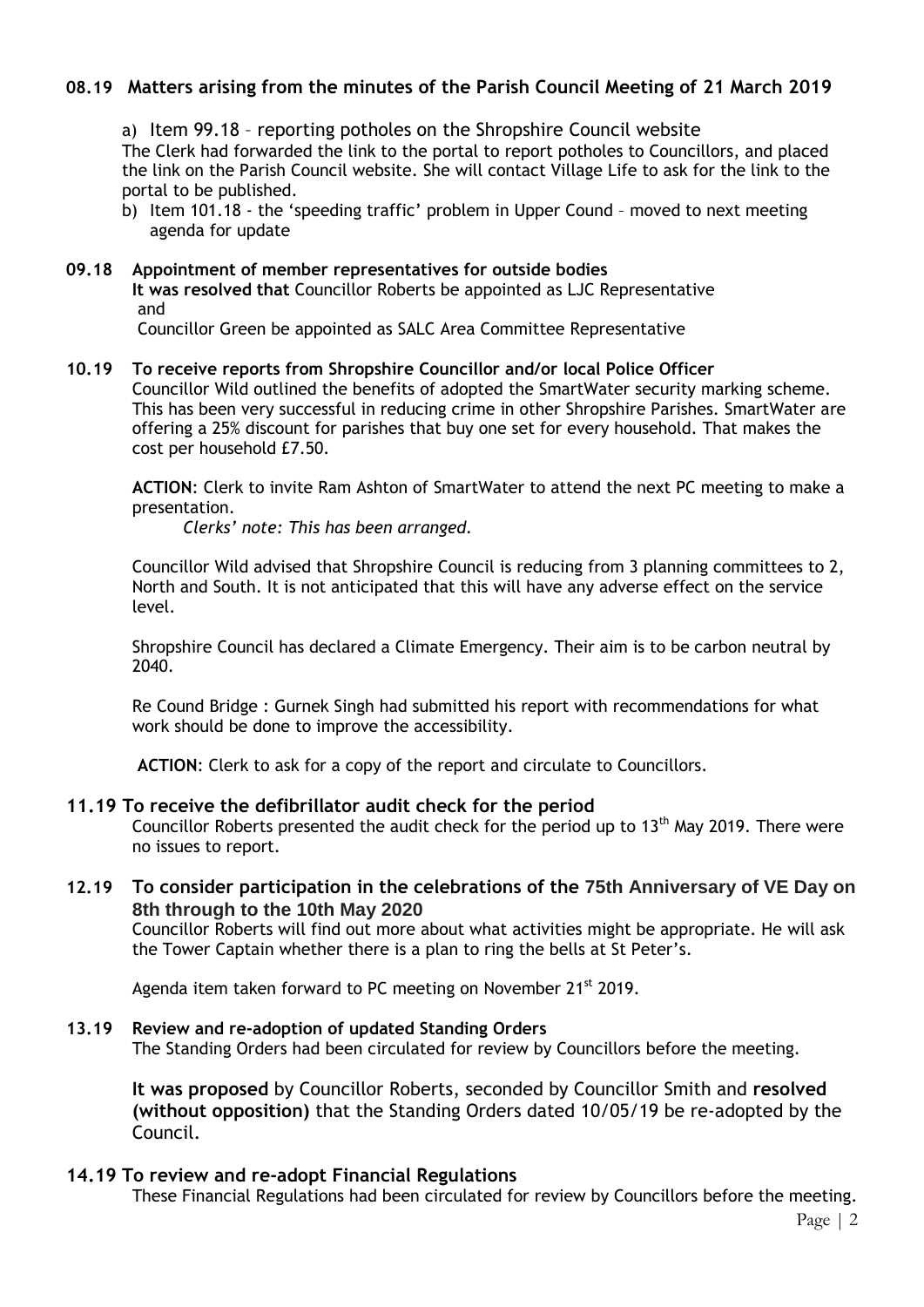**It was proposed** by Councillor Roberts, seconded by Councillor Green and **resolved (without opposition)** that the revised Financial Regulations dated 10/05/19 be adopted by the Council

# **15.19 To receive and review the risk assessment schedule**

The risk assessment schedule had been circulated for review by Councillors before the meeting.

 It was **resolved (without opposition)** that the revised risk assessment dated 16/05/19 be adopted by the Council. The Chairman signed the hard copy.

# **16.19 To receive and review the asset register as at 31/03/19**

Council considered the fixed asset register as at 31/03/19 and **resolved** to adopt it.

## **17.19 To appoint insurers for the period 01/06/19 – 31/05/20**

Came and Co had submitted a quote for insurance for the next year at the same premium as last year - £218.

It was **resolved (without opposition)** that Came and Co be appointed as insurers for the period 01 June 19 -  $31<sup>st</sup>$  May 20.

## **18.19 Clerk's Report**

The Clerk reported some of the activities she had been involved in since the last meeting and on-going work:

- Minutes and admin from last meeting
- Regular correspondence, bank, bank recs, payments, etc.
- Completed year end 2019/20 accounts
- Prepared annual return
- Submitted files for Internal Audit. Sue Hackett reported no major issues
- Updated:
- Standing Orders,
- Financial Regulations
- Risk Assessment schedule
- Updated the asset register
- Met with Cllr Roberts re tidy up of website

To do:

- Post notices for exercise of public rights to inspect
- Submit AGAR
- Insurance for next year

## **19.19 Annual Return for the year ended 31 March 2019**

- a) Final bank reconciliation and accounts 2018/19 Council approved the year end bank reconciliation as checked by the Internal Auditor and the Chairman. The final year end detailed accounts were approved.
- b) Internal Audit report 2018/19 Council considered the Internal Audit report and noted that the Council's system of Internal Controls was operating effectively.
- c) Certificate of Exemption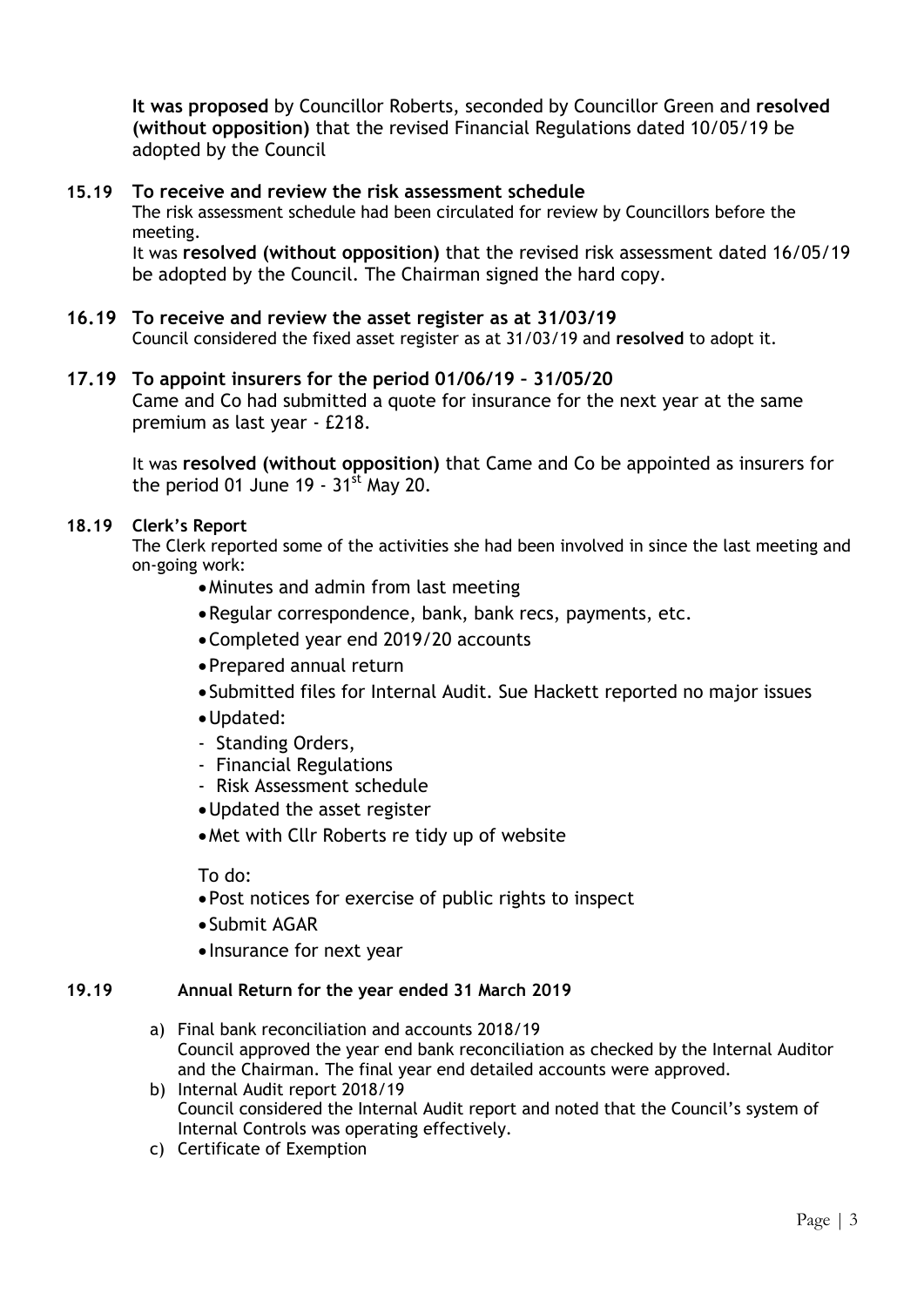Council confirmed that it meets the criteria for certifying itself as exempt from the full requirements for external audit. The RFO and the Chairman signed the Certificate of Exemption for submission to the external auditor.

- d) Annual Governance statement Council considered each internal control statement per The Governance Statement (1- 9) and confirmed their agreement that each was met. The Clerk completed the Annual Governance Statement to this effect and the Chairman and Clerk signed the statement as approved.
- e) Summary accounting statements for 2018/19 It was **resolved (without opposition)** to confirm the accuracy of the accounting statements. The Chairman signed the summary accounting statements in the Annual Governance and Accountability Return as approved.

## **20.19 Current Year Financial matters**

**a) To approve outstanding accounts for payment**

# **Accounts for payments Apr/May 19 from Treasurers' Account**

| Date       | Payee                               | Description                       | Amount |
|------------|-------------------------------------|-----------------------------------|--------|
| 16/05/2019 | Mrs KJ Symonds                      | Clerk's net pay<br>Apr/May 19     | 359.20 |
| 16/05/2019 | <b>HMRC</b>                         | PAYE re Apr/May<br>Clerk's salary | 89.60  |
| 16/05/2019 | Mrs KJ Symonds                      | Clerk's expenses<br>Apr/May 19    | 39.86  |
| 16/05/2019 | <b>SDH Accounting</b>               | Internal Audit Mar 19             | 125.00 |
| 16/05/2019 | <b>Hutchinson Groundcare</b><br>Ltd | April Inv 2995                    | 173.00 |
| 16/05/2019 | <b>SALC</b>                         | <b>ALC</b> affiliation fees       | 201.56 |
| Total      |                                     |                                   | 988.22 |

It was proposed by Councillor Hall and seconded by Councillor Roberts and

**Resolved (without opposition)**

**that the above accounts be approved for payment.**

## **b) Bank reconciliation to 12 May 19**

The bank was reconciled at £9,524.20, being the online banking balances on the date the meeting Agenda was prepared. Of this, 'ring-fenced' cash was £352.81 relating to the Transparency Code funding. The bank reconciliation was agreed and signed by the Chairman.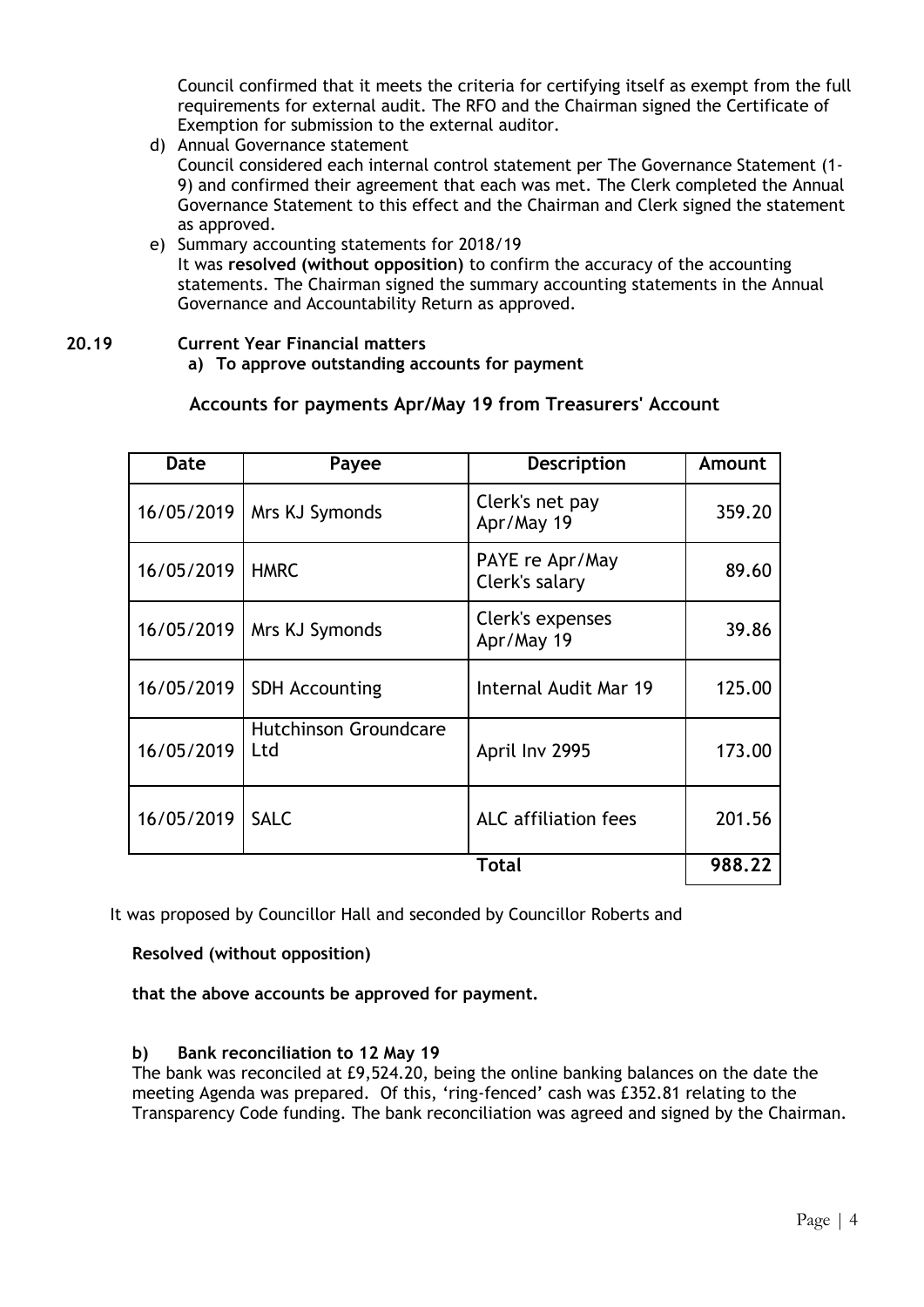# **21.19 Planning**

# **1. Decisions to note:**

a) Ref: 19/00921/LBC Validated: 4 March 2019 Address: Fulway Cottage Cound Moor Shrewsbury Shropshire SY5 6AY Proposal: Internal works to create bathroom facilities affecting a Grade II Listed Building Status: Permission granted 29 April 2019

# **2. Planning applications for consideration**

- a) Ref: 19/01474/FUL Validated: 01 Apr 2019 Address: 2 Golding Acton Pigott Shrewsbury Shropshire SY5 7HJ Proposal: Erection of a field shelter and store Status: Pending consideration
- b) Ref: 19/01231/FUL Validated: 20 March 2019 Address: 38 Venus Bank Cound Shrewsbury Shropshire SY5 6AL Proposal: Erection of a single storey front and side extension Status: Pending consideration

**No objections nor comments were recorded on any of the above planning applications.**

## **22.19 Correspondence**

- Precept payment 2019/20 approved and received at £5,756
- Consultation on bus services forwarded to Councillors 26/03/19

## **23.19 Dates of 2019/20 meetings**

Future meeting dates for 2019/20 are:

- Thursday 18 July 2019 at 7.30 pm at The Guildhall, Cound
- Thursday 19 September 2019 at 7.30 pm at The Guildhall, Cound
- Thursday 21 November 2019 at 7.30 pm at Coundmoor Village Hall
- Thursday 16 January 2020 at 7.30 pm at Coundmoor Village Hall
- Thursday 19 March 2020 at 7.30 pm at Coundmoor Village Hall
- Thursday 21 May 2020 at 7.30 pm at The Guildhall, Cound (APM and AGM)
- Thursday 16 July 2020 at 7.30 pm at The Guildhall, Cound

#### **24.19 Future Agenda Items**

- a) SmartWater see minute ref 10.19
- b) Speeding traffic/lack of visibility by the tennis club